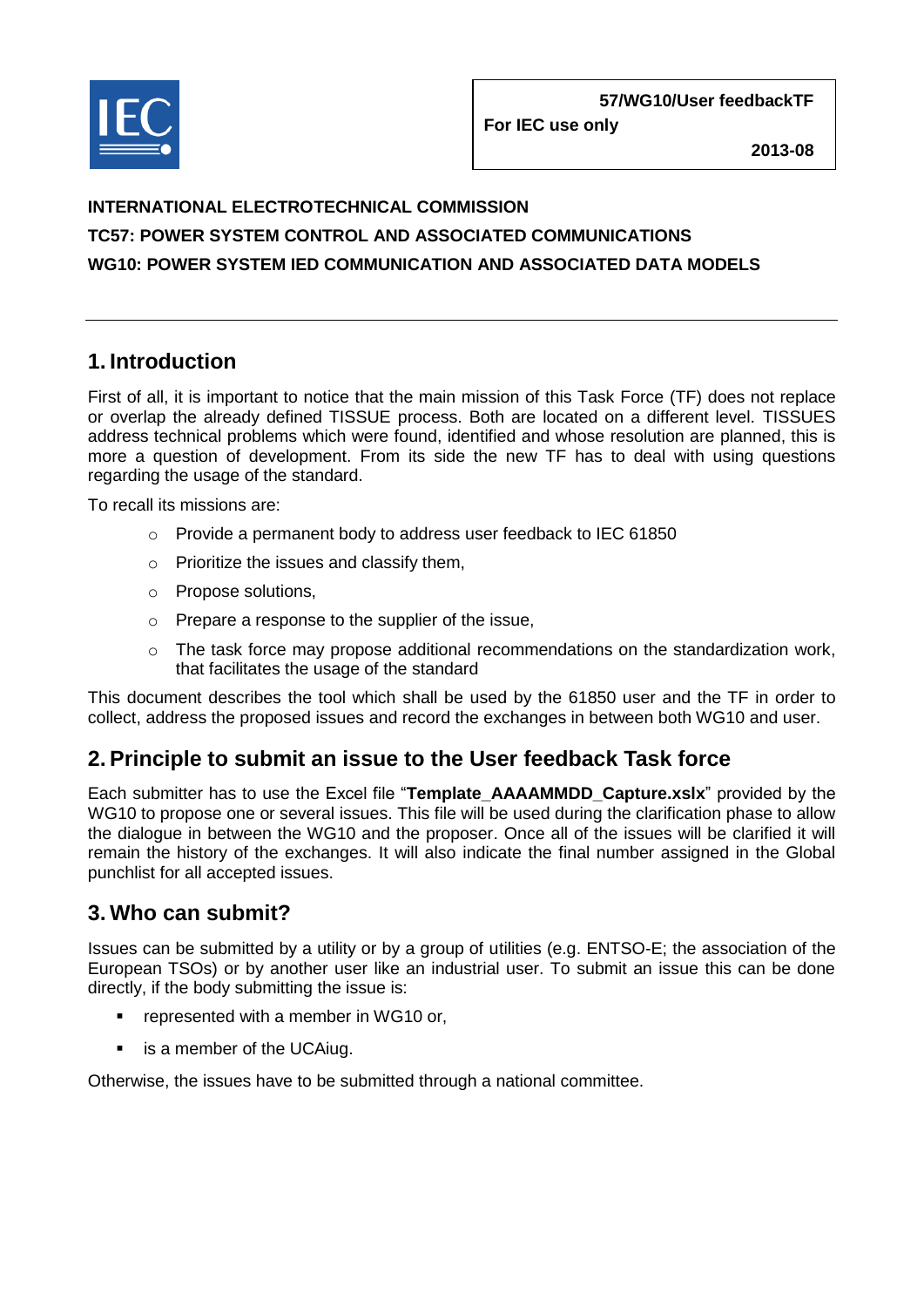# **4. Description of the file**

The file consists of 1 general sheet called "GeneralInformation" and 30 reserved sheets "Issue-n" describing each issue. Note that one sheet has to describe only one issue.

#### *1. First sheet*

As we can see on the Figure 1, the first sheet indicate

- 1. The name of the proposer, who submits one or more issues (see the previous chapter).
- 2. The file name
- 3. The Contact mail
- 4. The creation date
- 5. And for each issue the status of this one (an explanation regarding the status will be given on the next chapter).

#### *Note that only the grey part can be modified*

|                | A | B                                |                            | D | E | F                        | G |  |
|----------------|---|----------------------------------|----------------------------|---|---|--------------------------|---|--|
| 1              |   |                                  |                            |   |   |                          |   |  |
| $\overline{2}$ |   | Proposer: User                   |                            |   |   |                          |   |  |
| 3              |   | File name: User_AAAAMMDD_Capture |                            |   |   |                          |   |  |
| 4              |   | Contact mail                     | 亖<br>toto.user@utility.com |   |   |                          |   |  |
| 5              |   | Creation date: DD/MM/AAAA        |                            |   |   |                          |   |  |
| 6              |   | Issue                            | <b>Status</b>              |   |   |                          |   |  |
| $\overline{7}$ |   |                                  | R                          |   |   | Status definition        |   |  |
| 8              |   |                                  | S                          |   | s | Submitted                |   |  |
| $\overline{9}$ |   |                                  | A                          |   | C | In clarification         |   |  |
| 10             |   |                                  |                            |   | R | WG10 reformulated (if a  |   |  |
| 11             |   | 5                                | Ε                          |   | A | Accepted (the issue will |   |  |
| 12             |   | 6                                | F                          |   | W | Withdrawn (the propose   |   |  |
| 13             |   |                                  | E                          |   | F | Empty                    |   |  |

**Figure 1**

## *2. Other sheets*

The following picture shows an issue-n sheet





On the very first line:

- 1. "**Issue-n**" is the number of the issue (the name of the sheet). *Note that this cell is locked*.
- 2. "**Punchlist number**" refers to the number into the Global punchlist, meaning the request was clarified and accepted by both parties (proposer and WG10). *Note that this cell is locked and will be filled in by WG10 once the issue is clarified*.